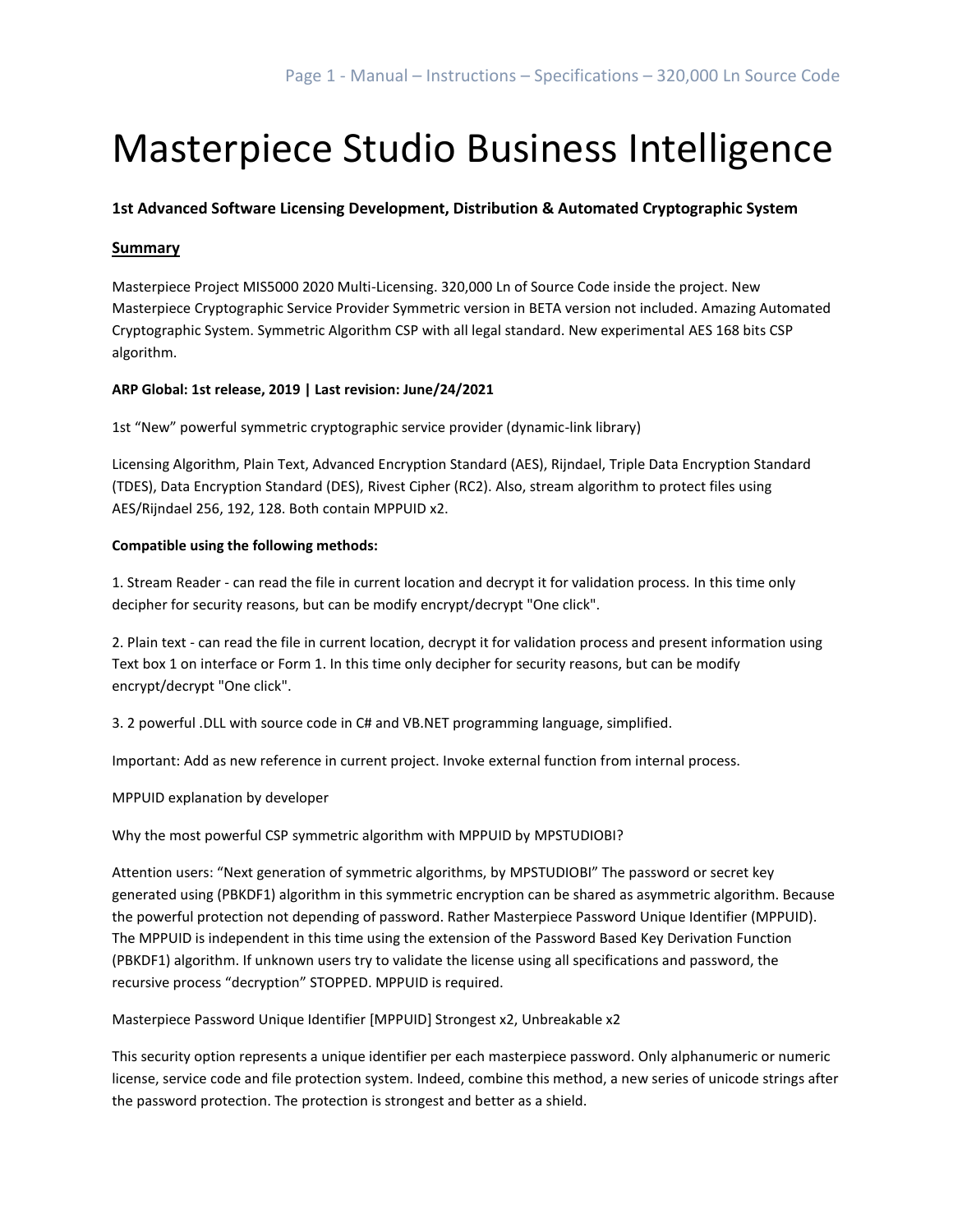Common license + CSP Symmetric Encryption by default = Strongest, Unbreakable

Common license + CSP Symmetric Encryption by default = Strongest, Unbreakable + MPPUID = Strongest x2, Unbreakable x2. Because symmetric password + a new series of unicode strings encrypted added in the same length.

Password: 0123456789 using PBKDF1 + Encrypted password or secret phrase: 41D4zmUhpM/VGs371Vp6BQ== using PBKDF1 = New powerful anti-cracking technology, classified level, high, legal, experimental, protection x2.

## **How it works?**

If "MPPUID" button pressed before the debugging process, the same identifier is required to validate the license with previous algorithm settings and specifications. If not, can cause errors in license validation process.

If "MPPUID" button not pressed before the debugging process, is not required identifier and the license only use the password protection with previous algorithm settings and specifications.

## **Legal standard**

MPPUID is not considerate part of legal Password Based Key Derivation Function (PBKDF1) algorithm approved by the respective security agency. Only an exclusive method after password protection by MPSTUDIOBI. Is fully secure and not represents risk or bad grade. A new sequence of unicode strings added.

## **General Information**

1. 1st new powerful cryptographic service provider symmetric algorithm combinations, strongest, unbreakable by default.

2. 1st new powerful Masterpiece Password Unique Identifier (MPPUID) "Experimental", security method after cryptographic service provider algorithm password, more strongest x2, unbreakable x2 exclusive by MPSTUDIOBI.

3. 1st new powerful anti-cracking technology using new symmetric cryptographic service provider:

Advanced File Protection System [Stream Algorithm + MPPUID x2]

Advanced Encryption Standard (AES), also known called Rijndael: 256, 192, 128 bits, Hash: Secure Hash Algorithm set by default, not represents the same method of algorithm used in plain text, fully different, Cipher mode: Cipher Block Chaining (CBC), Cipher Feedback (CFB), Electronic Codebook (ECB), Padding mode: ANSIX923, ISO10126, PKCS7, Zeros. Encryption/Decryption, status: OK

Specifications and identifiers in Masterpiece: Algorithm, Password, Hash, Key Size, Secret Key, Initialization Vector, Padding Mode, Grade, Legal Size, Information.

Automated Cryptographic System [Licensing Algorithm, Plain Text + MPPUID x2]

Advanced Encryption Standard (AES): 64 x 3 = 192 bits, New "Experimental" 64 x 2 = 128 + 40 = 168 bits derivate key, 64 x 2 = 128 bits, Hash: Message Digest (MD2) 128 bits, Hash: Message Digest (MD4) 128 bits, Hash: Message Digest (MD5) 128 bits, Secure Hash Algorithm (SHA1) 160 bits, Secure Hash Algorithm (SHA256) 256 bits, Secure Hash Algorithm (SHA384) 384 bits, Secure Hash Algorithm (SHA512) 512 bits, Cipher mode: Cipher Block Chaining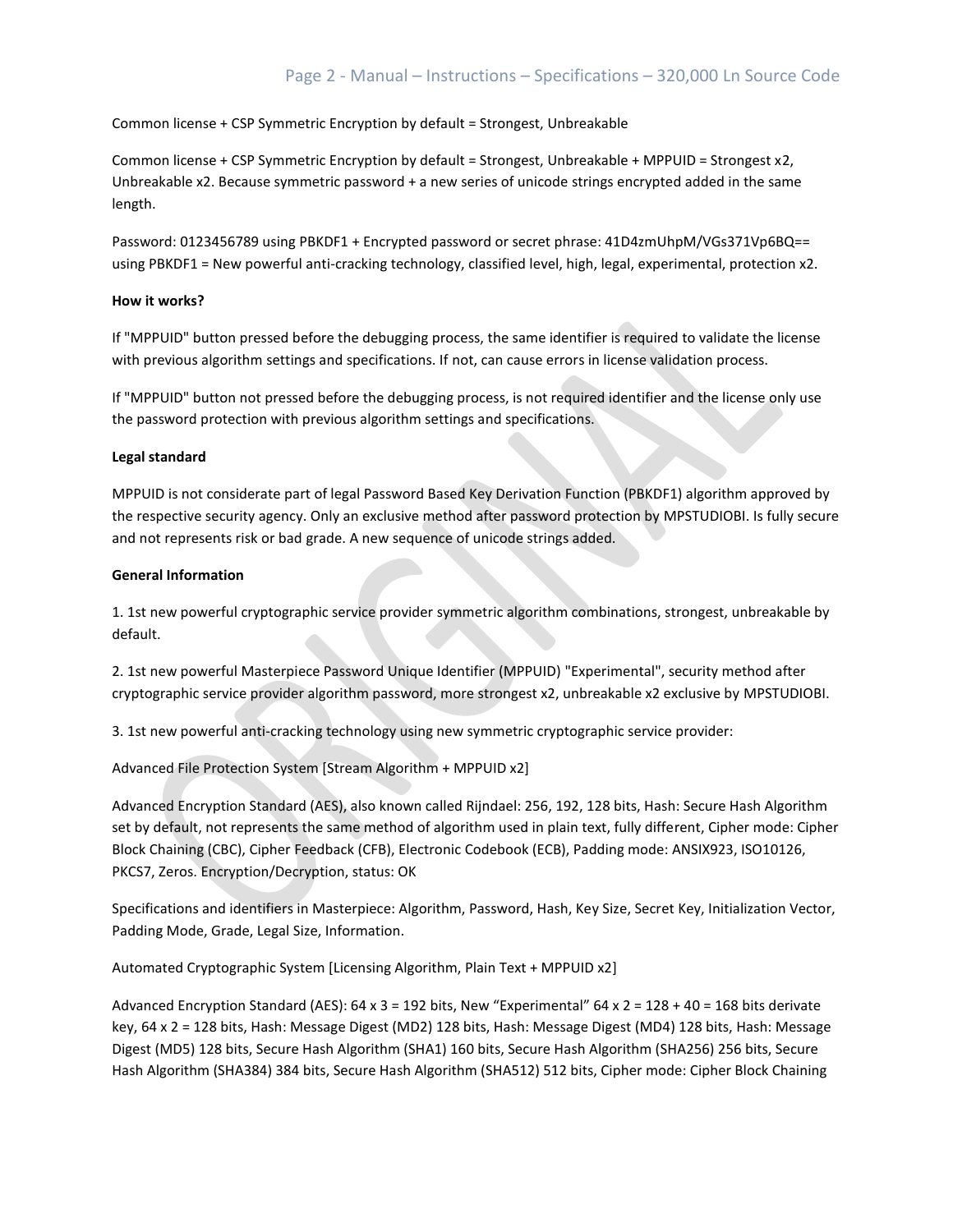(CBC), Electronic Codebook (ECB), Padding mode: ANSIX923, ISO10126, PKCS7, Zeros. Encryption/Decryption, status: OK

Rijndael: 64 x 3 = 192 bits, New "Experimental" 64 x 2 = 128 + 40 = 168 bits derivate key, 64 x 2 = 128 bits, Hash: Message Digest (MD2) 128 bits, Hash: Message Digest (MD4) 128 bits, Hash: Message Digest (MD5) 128 bits, Secure Hash Algorithm (SHA1) 160 bits, Secure Hash Algorithm (SHA256) 256 bits, Secure Hash Algorithm (SHA384) 384 bits, Secure Hash Algorithm (SHA512) 512 bits, Cipher mode: Cipher Block Chaining (CBC), Cipher Feedback (CFB), Electronic Codebook (ECB), Padding mode: ANSIX923, ISO10126, PKCS7, Zeros. Encryption/Decryption, status: OK

## MPSTUDIOBI Global: 1st release, 2013 | Last revision: Feb/3/2013

Triple Data Encryption Standard (TDES): 192, 168, 128 bits, Hash: Message Digest (MD2) 128 bits, Hash: Message Digest (MD4) 128 bits, Hash: Message Digest (MD5) 128 bits, Secure Hash Algorithm (SHA1) 160 bits, Secure Hash Algorithm (SHA256) 256 bits, Secure Hash Algorithm (SHA384) 384 bits, Secure Hash Algorithm (SHA512) 512 bits, Cipher mode: Cipher Block Chaining (CBC), Cipher Feedback (CFB), Electronic Codebook (ECB), Padding mode: ANSIX923, ISO10126, PKCS7, Zeros. Encryption/Decryption, status: OK

Data Encryption Standard (DES): 64 bits, 56 bits +8 not used by algorithm, only if errors have been detected. Hash: Message Digest (MD2) 128 bits, Hash: Message Digest (MD4) 128 bits, Hash: Message Digest (MD5) 128 bits, Secure Hash Algorithm (SHA1) 160 bits, Secure Hash Algorithm (SHA256) 256 bits, Secure Hash Algorithm (SHA384) 384 bits, Secure Hash Algorithm (SHA512) 512 bits, Cipher mode: Cipher Block Chaining (CBC), Cipher Feedback (CFB), Electronic Codebook (ECB), Padding mode: ANSIX923, ISO10126, PKCS7, Zeros. Encryption/Decryption, status: OK

Rivest Cipher (RC2): 128, 120, 112, 104, 96, 88, 80, 72, 64, 56, 48, 40 bits, Hash: Message Digest (MD2) 128 bits, Hash: Message Digest (MD4) 128 bits, Hash: Message Digest (MD5) 128 bits, Secure Hash Algorithm (SHA1) 160 bits, Secure Hash Algorithm (SHA256) 256 bits, Secure Hash Algorithm (SHA384) 384 bits, Secure Hash Algorithm (SHA512) 512 bits, Cipher mode: Cipher Block Chaining (CBC), Cipher Feedback (CFB), Electronic Codebook (ECB), Padding mode: ANSIX923, ISO10126, PKCS7, Zeros. Encryption/Decryption, status: OK

# **Specifications and identifiers in Masterpiece: Algorithm, Password, Hash, Key Size, Initialization Vector, Derivation Key, Padding Mode, Grade, Legal Size, Information.**

4. 1st advanced software licensing, distribution & automated cryptographic system "Easy one click"

- 5. 1st new beginning of symmetric cryptographic service provider, fast encryption/decryption.
- 6. 1st new anti-cracking technology reliable against any cracking tool, math techniques, illegal keygen.
- 7. 1st automated cryptographic system using cryptographic service provider control characters.
- 8. 1st business intelligence with methodology "Easy one click "on components and instructions.
- 9. 1st business intelligence with speech technology, automatic steps and error list.

10. 1st business intelligence with automatic programmable execution in real time.

11. Unlimited licenses combinations using the cryptographic service provider random alphanumeric and numeric characters, "Not typical random strings".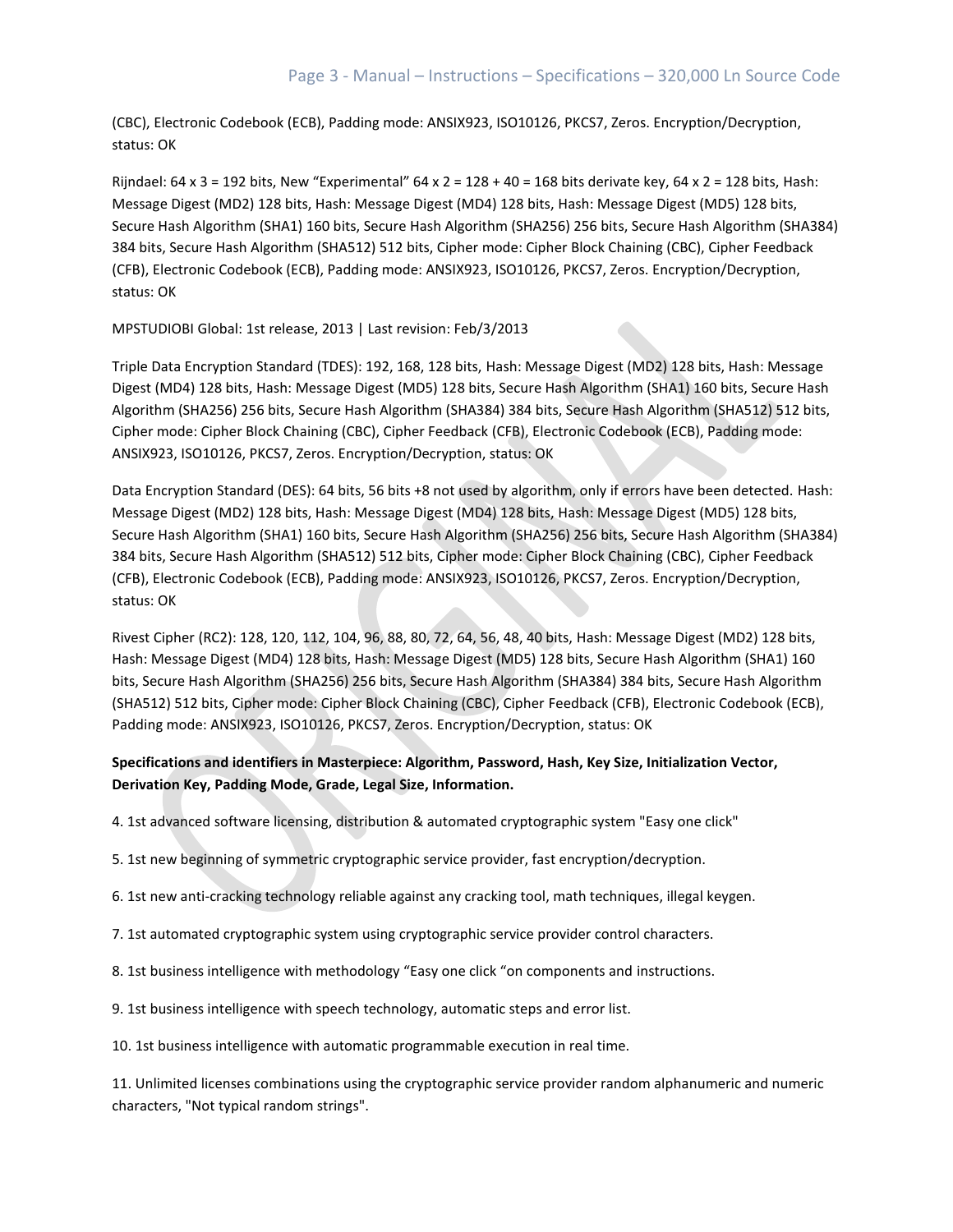# Page 4 - Manual – Instructions – Specifications – 320,000 Ln Source Code

- 12. Legal instrument and licenses types as: BETA, DSOFT, FREE, FULL, OEM, RC, RTM, RTW, SHARE, TRIAL, 30 days.
- 13. Automatic computer and memory optimizer. Required in software Ln 100,000+ and process. "Easy one click"
- 14. Automated cryptographic tester. Required on csp control characters. "Easy one click"
- 15. Automatic simple mail transfer protocol (SMTP) creator. "Easy one click"
- 16. Automatic portable document format creator, 5000 licensing packages. "Easy one click"
- 17. Automatic forms document format creator. 5000 licensing packages. "Easy one click"
- 18. Hypertext licensing format creator. Online service using SMTP. "Easy one click"
- 19. Automatic licensing key file creator. 5000 licensing packages. "Easy one click"
- 20. Automatic burning system creator... "Easy one click"
- 21. Automatic source code creator "Not available BETA, Experimental" "Easy one click"
- 22. Creativity, imagination, innovation, without exaggeration.
- 23. First business technology with great utilities.

## **MASTERPIECE - AUTOMATED [DEBUGGING] PROCESS "EASY ONE CLICK METHODOLOGY"**

An automated cryptographic system that converts alpha and numeric strings based on your settings in control characters to generate strong software licenses using the implementation provided by the cryptographic service provider (CSP). Also, the most secure method against any cracking tool, math techniques, illegal keygen or related using high grade algorithms based on legal standards as Advanced Encryption Standard (AES), Rijndael, Triple Data Encryption (TDES), Data Encryption Standard (DES) and Rivest Cipher (RC2).

## **Why unknown users?**

Some programmers or developers may attempt to understand alphanumeric or numeric license values and create illegal keygen to validate components or software without paying for the complete and official version. Your license is protected and very hard to decipher without requirements or components and algorithm specifications with cracking technology. Better privacy, security and protection.

## **Masterpiece - Automated [Debugging] Process "Easy one click methodology"**

An automated cryptographic system that converts alpha and numeric strings based on your settings in control characters to generate strong software licenses using the implementation provided by the cryptographic service provider (CSP). Also, the most secure method against any cracking tool, math techniques, illegal keygen or related using high grade algorithms based on legal standards as Advanced Encryption Standard (AES), Rijndael, Triple Data Encryption (TDES), Data Encryption Standard (DES) and Rivest Cipher (RC2).

## Why unknown users?

Some programmers or developers may attempt to understand alphanumeric or numeric license values and create illegal keygen to validate components or software without paying for the complete and official version. Your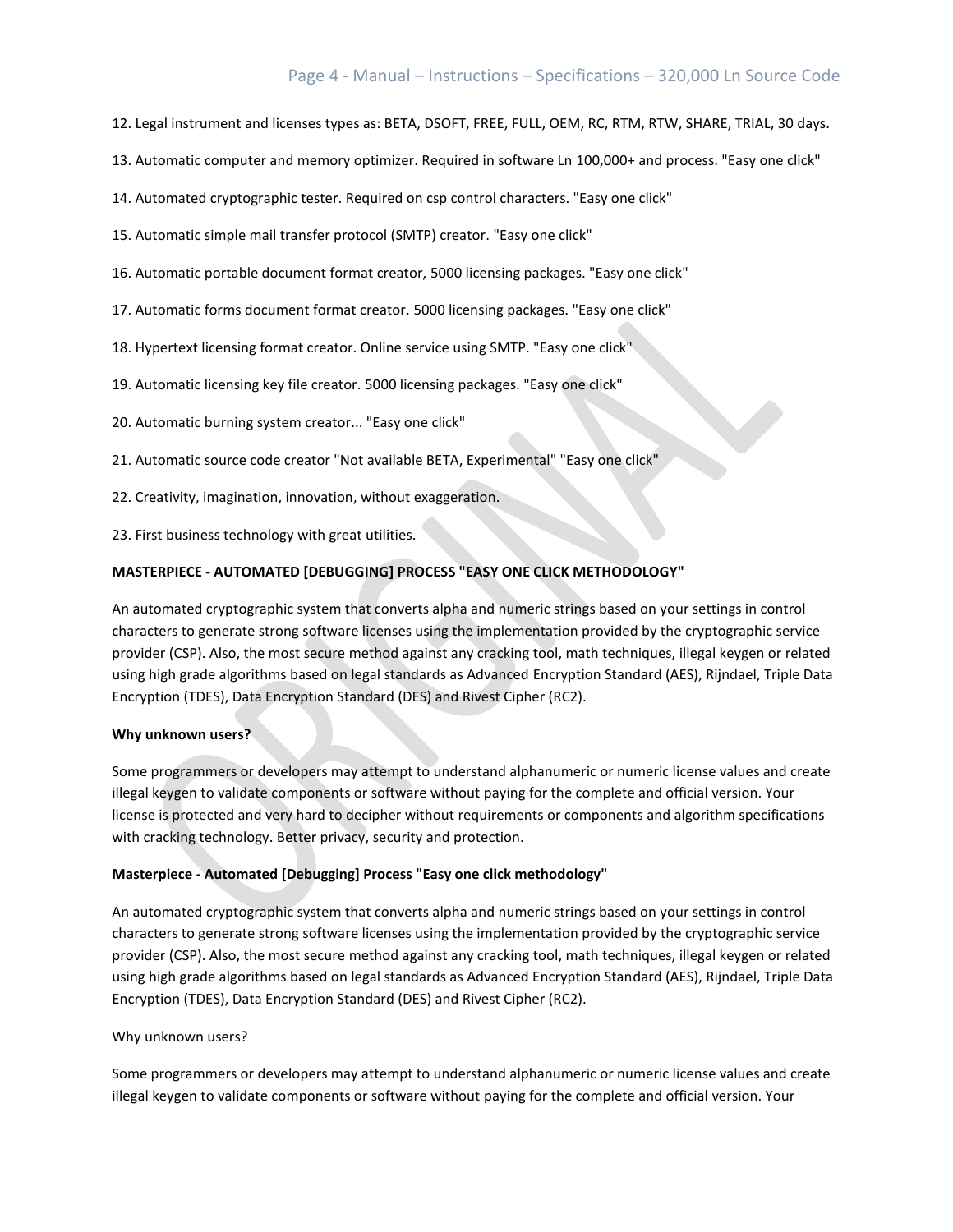license is protected and very hard to decipher without requirements or components and algorithm specifications with cracking technology. Better privacy, security and protection.

Debugging modes:

Alphanumeric and Numeric License Batch - Create only lots of alphanumeric and numeric licenses in the same time.

ANL - Alphanumeric and Numeric License - Create only a lot of alphanumeric and numeric license in the same time.

ANLFB - Alphanumeric and Numeric License File Batch - Create only lots of alphanumeric and numeric license files in the same time.

ANLF - Alphanumeric and Numeric License File - Create only an alphanumeric and numeric license file in the same time.

ANLN - Alphanumeric and Numeric License Network - Create only an alphanumeric and numeric license using SMTP in the same time.

ALB - Alphanumeric License Batch - Create only lots of alphanumeric licenses.

AL - Alphanumeric License - Create only a lot of alphanumeric license.

ALFB - Alphanumeric License File Batch - Create only lots of alphanumeric license files.

ALF - Alphanumeric License File - Create only an alphanumeric license file.

ALN - Alphanumeric License Network - Create only an alphanumeric license using SMTP in the same time.

NLB - Numeric License Batch - Create only lots of numeric licenses.

NL - Numeric License - Create only a lot of numeric license.

NLFB - Numeric License File Batch - Create only lots of numeric license files.

NLF - Numeric License File - Create only a numeric license file.

NLN - Numeric License Network - Create only a numeric license using SMTP in the same time.

#### **Masterpiece - Automated [Autorun] Process "Easy one click methodology"**

What is Autorun process?

Utility which execute any function on masterpiece control panel using timer to start in specified time.

Is the most comprehensive tool and usable for business when the staff are busy or execute multiple

tasks in same time, ideal for coffee break, snack or lunch time.

How it works?

Set the hour, minutes and seconds and then press on any function in masterpiece control panel. The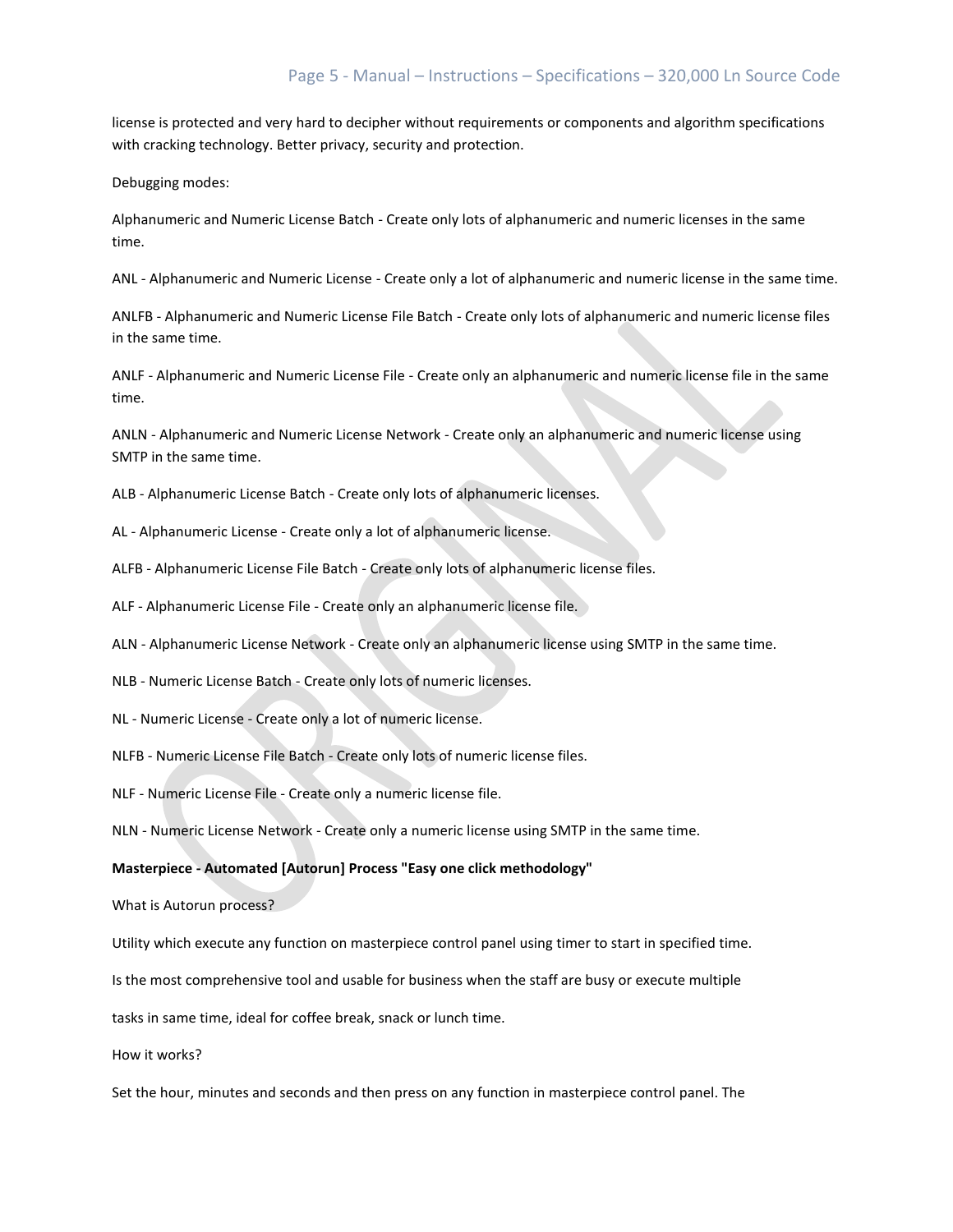# Page 6 - Manual – Instructions – Specifications – 320,000 Ln Source Code

auto run process will start when the timer has expired and run the selected option. Also, remain activated to be executed the next day is great idea, but you must change the power option or create a new plan. Example: Put the computer to sleep, never. If not, the computer will sleep automatically and

the function cannot be completed.

Example of auto run compilation process:

1. On debugging mode section, create alphanumeric and numeric license compilation with service code automatically using execution in real time.

2. On license key file section, create single, network and storage package automatically using execution in real time.

3. On hypertext licensing file section. send a license package as online service and distribution automatically using execution in real time. Network connection is required.

4. On source code section, create source code package, editable automatically using execution in real time.

5. On email section (simple mail transfer protocol wizard) create a single email message automatically using execution in real time. Network connection is required.

6. On portable document format and forms document format, create a single, network and storage licensing package automatically using execution in real time.

7. On burning system section, burn to disc or DVD portable document format and forms document format license package, license key file, source code package, automatically using execution in real time. Finally, this utility is recommended and necessary using on small or large business with multiple tasks, minimize hard work, get free time and more long time of productivity. Masterpiece software per each employee will increase your service and support.

## **Masterpiece - Automated Control Characters "Easy one click methodology"**

Provides editable alphanumeric or numeric options, enable or disable characters, customize text boxes and type of legal license.

All text boxes editable. You can create your own custom license and save it permanently. Also, unlimited combinations and methods.

The trial period at 30 days. This automated license generator creates a random license per each text box except the extended spaces, using the Cryptographic Service Provider.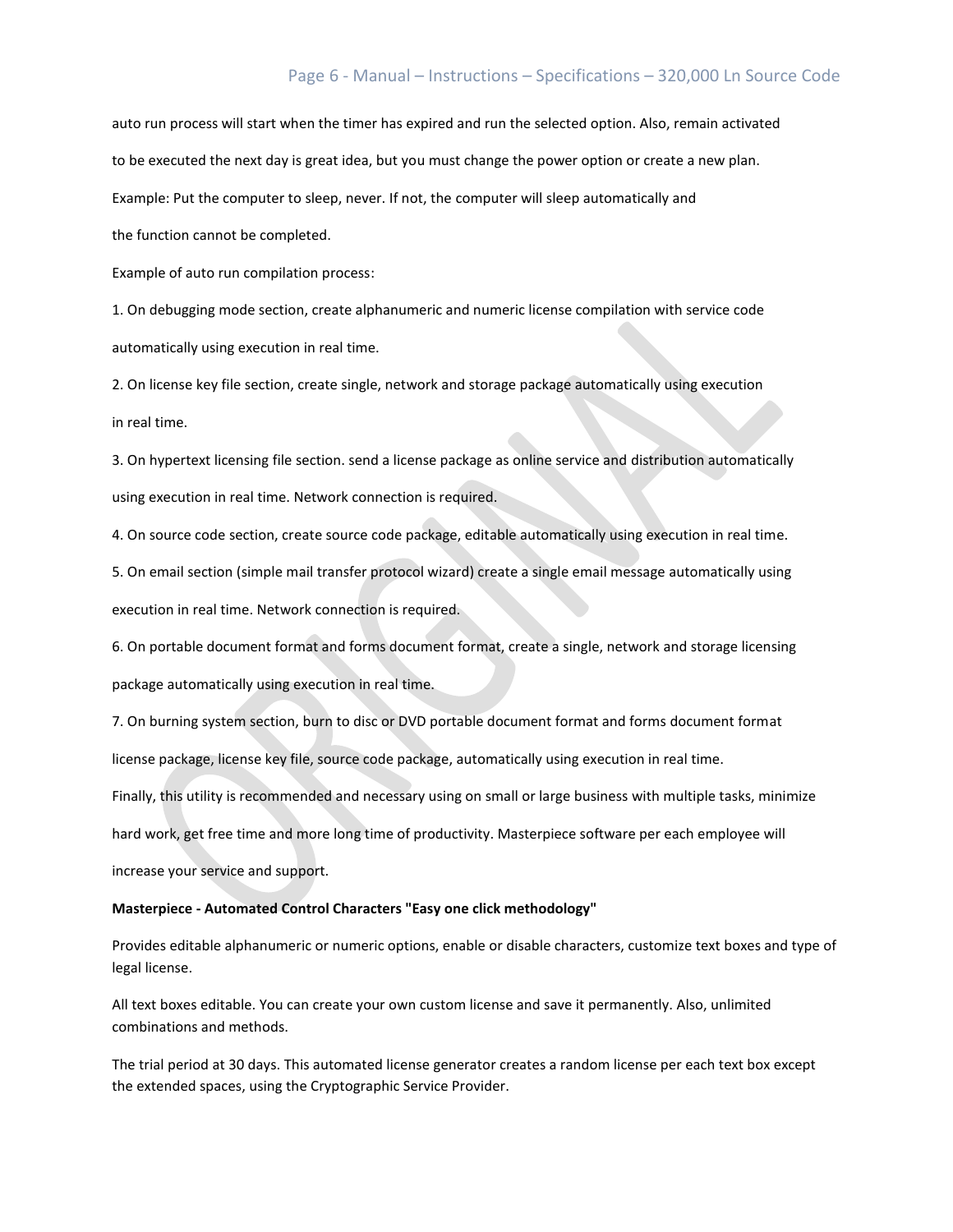# Page 7 - Manual – Instructions – Specifications – 320,000 Ln Source Code

Provides editable alphanumeric or numeric options, enable or disable characters, customize text boxes and type of legal license. All text boxes editable. You can create your own custom license and save it permanently. Also, unlimited combinations and methods. The trial period at 30 days. This automated license generator creates a random license per each text box except the extended spaces, using the Cryptographic Service Provider.

How it works?

Example: How the automated cryptographic system adds numeric confirmation per each function and component.

Cryptographic Service Provider (CSP) Confirmation: 0, 1, 2, 3, 4, 5, 6, 7, 8, 9

Example: Alphanumeric license using unlimited combinations and security methods before algorithm implementation.

Alphanumeric

Random Alpha Strings - Activate or deactivate alpha characters using cryptographic service provider strings.

Random Numeric Strings: - Activate or deactivate numeric characters using cryptographic service provider strings.

Uppercase Chaining: - Create alphanumeric license with "UPPERCASE" characters using cryptographic service provider strings.

Symmetric Block Chaining: - Activate or deactivate characters in current length using symmetric process from cryptographic service provider.

Automatic Symmetric Length Detector: - Represents an automatic alphanumeric symmetric length changer all text boxes using random strings from the cryptographic service provider. Set all text boxes in the same time. Helps to set automatically the symmetric validation method. Check on alphanumeric license length settings.

Symmetric Length Detector Mode: - Represents an automatic alphanumeric symmetric length changer per each textbox using random strings from the cryptographic service provider. Set all textboxes in the same time. Helps to set automatically the symmetric validation method. Check on alphanumeric license length settings.

Symmetric Block Chaining Mode:

1. Represents the current alphanumeric symmetric block chaining as "A1 B1 C1 D1 E1 F1 G1 H1" set by default.

2. Represents the current alphanumeric symmetric block chaining as "1A 1B 1C 1D 1E 1F 1G 1H" set by default.

License Editable Mode: - Enable or disable text box function using masterpiece automated cryptographic system. Only editable mode.

Symmetric Validation Method: - Get and export only alphanumeric symmetric validation method from each text boxes.

Secret Combination: - Get and export only alphanumeric secret combination from the cryptographic service provider based on your settings.

Secret Combination Exception: - Don't set alphanumeric secret combination from the cryptographic service provider based on your settings in text boxes.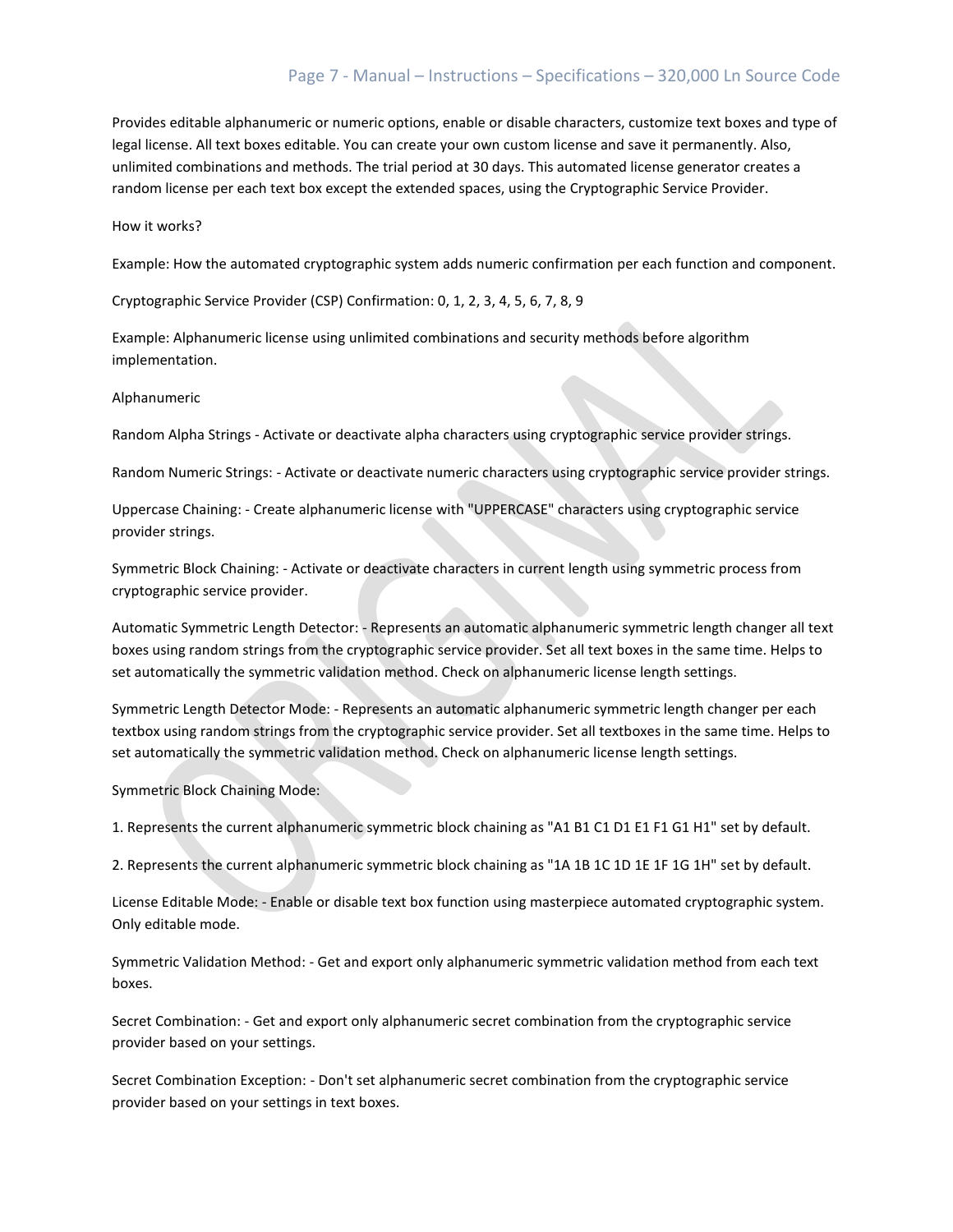# Page 8 - Manual – Instructions – Specifications – 320,000 Ln Source Code

Random Numeric Strings - Activate or deactivate numeric characters using cryptographic service provider strings.

Symmetric Block Chaining - Activate or deactivate characters in current length using symmetric process from cryptographic service provider.

Automatic Symmetric Length Detector - Represents an automatic numeric symmetric length changer all text boxes using random strings from the cryptographic service provider. Set all textboxes in the same time. Helps to set automatically the symmetric validation method. Check on numeric license length settings.

Symmetric Length Detector Mode - Represents an automatic numeric symmetric length changer per each textbox using random strings from the cryptographic service provider. Set all textboxes in the same time. Helps to set automatically the symmetric validation method. Check on numeric license length settings.

Symmetric Block Chaining Mode

1. Represents the current numeric symmetric block chaining as "12 12 12 12 12 12 12 12" set by default.

2. Represents the current numeric symmetric block chaining as "21 21 21 21 21 21 21 21" set by default.

License Editable Mode - Enable or Disable text box function using masterpiece automated cryptographic system. Only editable mode.

Symmetric Validation Method - Get and export only numeric symmetric validation method from each text boxes.

Secret Combination - Get and export only numeric secret combination from the cryptographic service provider based on your settings.

Secret Combination Exception - Don't set numeric secret combination from the cryptographic service provider based on your settings in text boxes.

Service code

Random Numeric Strings - Activate or deactivate numeric characters using cryptographic service provider strings.

Secret Combination - Get and export only numeric secret combination from the cryptographic service provider based on your settings.

Secret Combination Exception - Don't set the service code secret combination based on your settings from heading text box.

Automated Cryptographic System

Confirmation - Activate or deactivate numeric characters using cryptographic service provider strings.

Cryptographic Service Provider (CSP) Confirmation: 0, 1, 2, 3, 4, 5, 6, 7, 8, 9

Example: Alphanumeric license using unlimited combinations and security methods before algorithm implementation.

Common License: Z7S6P0A9F7G4K0T3-B9X5W3A8F9K2J6F4-Q5K1F5K8W3J0D6G7-B9N0D0J3H1O4A0E5- N5D3O4A7W6T9Q2D1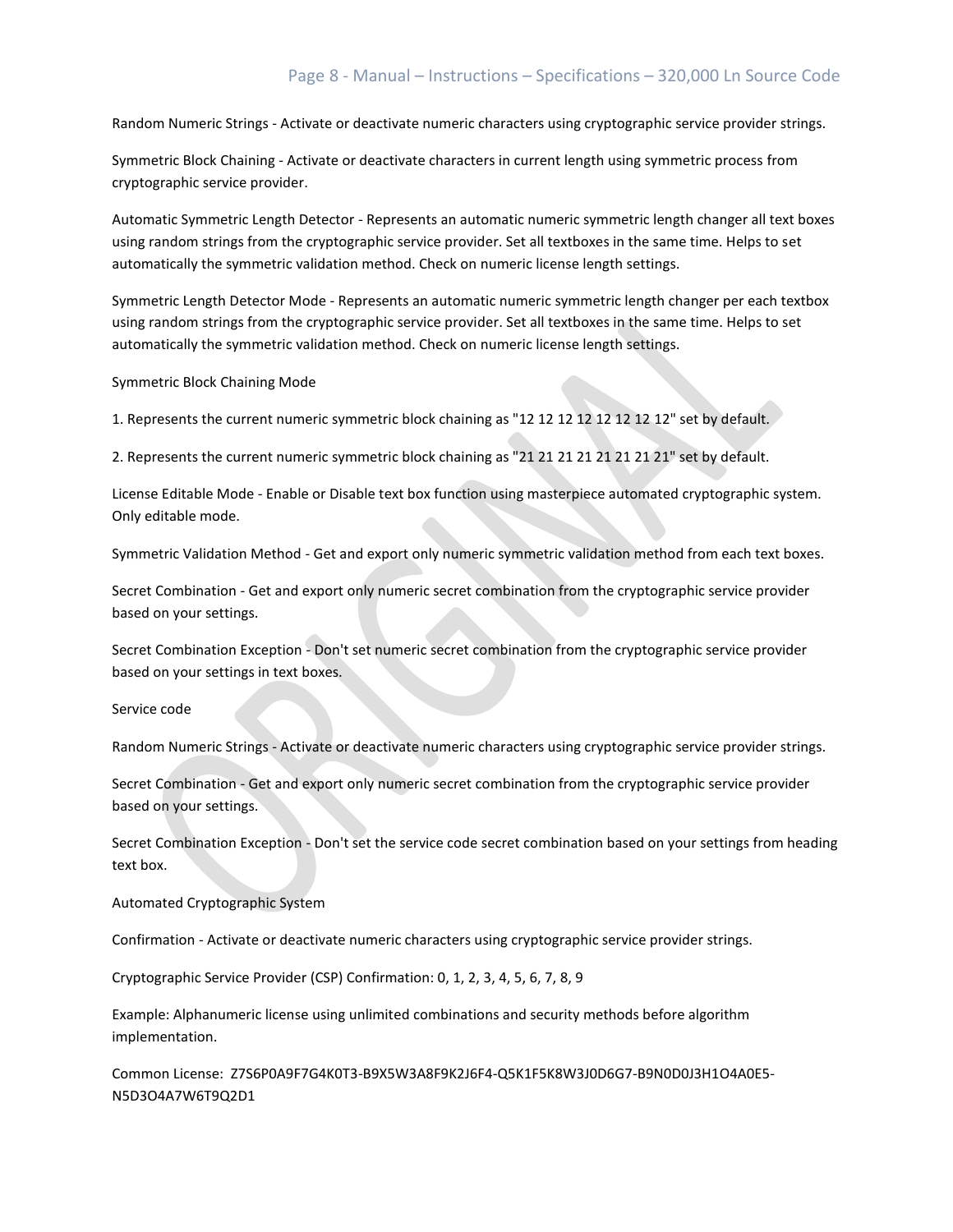Extended License: 1Z7S6P0A9F7G4K0T3-1B9X5W3A8F9K2J6F4-1Q5K1F5K8W3J0D6G7-1B9N0D0J3H1O4A0E5- 1N5D3O4A7W6T9Q2D1

Editable License: MP00000000000001-MP00000000000002-MP00000000000003-MP00000000000004- MP00000000000005

Symmetric License: A000000000000001-B000000000000002-C000000000000003-D000000000000004- E000000000000005

Legal Instrument - License: Z7S6P0A9F7G4K0T3-BETA-Q5K1F5K8W3J0D6G7-B9N0D0J3H1O4A0E5- N5D3O4A7W6T9Q2D1

Legal Instrument - Trial License: Z7S6P0A9F7G4K0T3-TRIAL-Q5K1F5K8W3J0D6G7-B9N0D0J3H1O4A0E5- N5D3O4A7W6T9Q2D

Example: Numeric license using unlimited combinations and security methods before algorithm implementation.

Common License: 72393094702355-72284027942673-90018594782673-80225393792649-59450248927495- 23563574264932

Extended License: 072393094702355-072284027942673-090018594782673-080225393792649- 059450248927495-023563574264932

Editable License: 00000001234567-00000001234567-00000001234567-00000001234567-00000001234567- 00000001234567

Symmetric License: 010203040506070-010203040506070-010203040506070-010203040506070- 010203040506070-010203040506070

Custom License: 100000000000001-200000000000002-300000000000003-400000000000004-500000000000005- 600000000000006

Example: Numeric service code using unlimited combinations and security methods before algorithm implementation.

Common Service Code:

72393094702355767228402794267389900185947826739480225393792649275945024892749573235635742

Custom Service Code with Heading: ARP-7228402794267389-9001859478267394-8022539379264927- 5945024892749573-235

Custom Service Code, Heading and Secret Chars: ARP-010101-9001859478267394-8022539379264927- 5945024892749573-23

## **Masterpiece - Automated Software Licensing Key File Creator "Easy one click methodology"**

Create strong file licensing using high grade algorithm with password to better protection. Also, implements a cryptographic random number generator (RNG) using the implementation provided by the cryptographic service provider (CSP). Very hard try to decipher both security methods and validate hidden alphanumeric or numeric key and create an illegal keygen or related.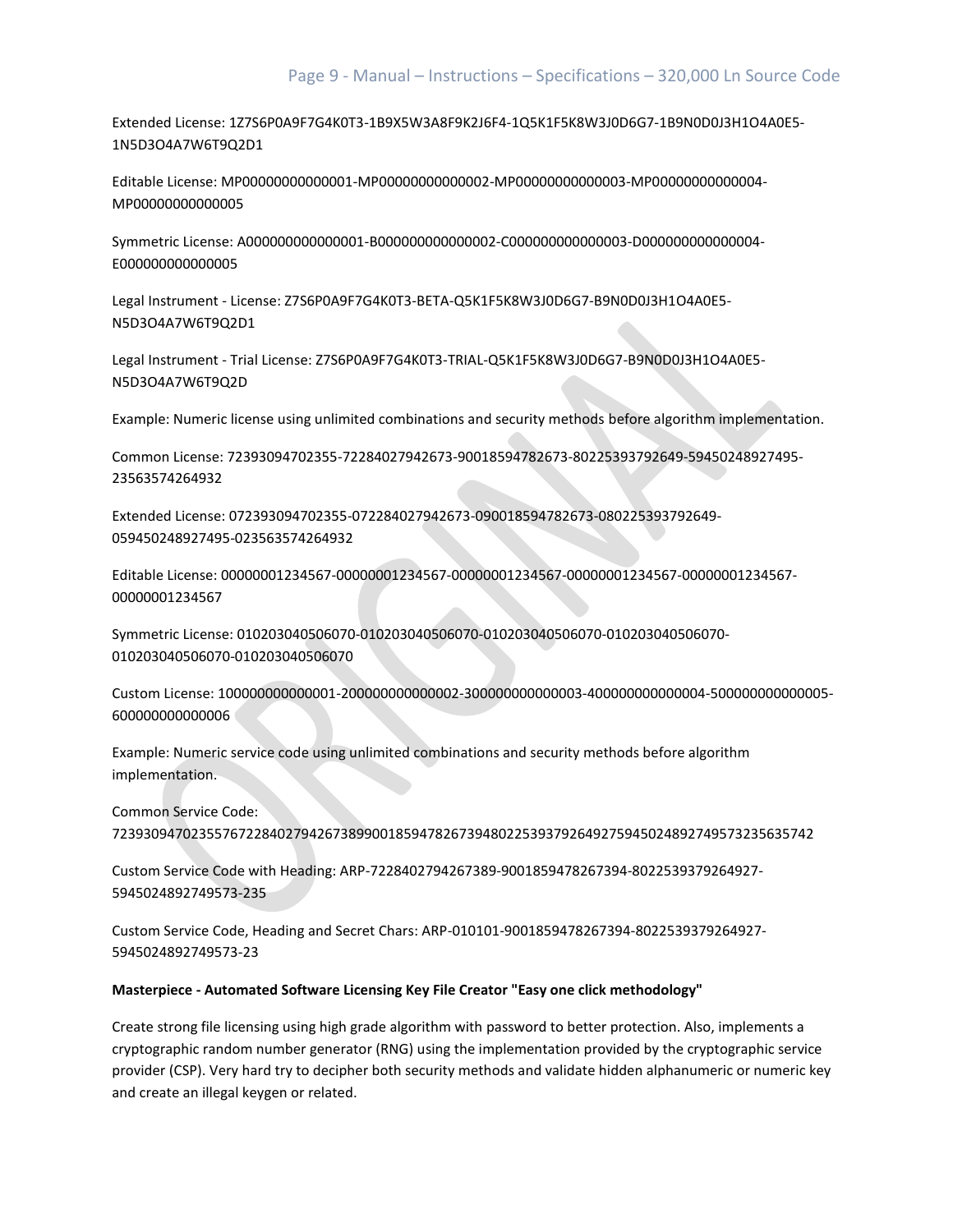## Page 10 - Manual – Instructions – Specifications – 320,000 Ln Source Code

Example of license key file:

Friday,6/22/2012 9:20:04 AM | Confirmation: KFL01670603839530817373168 | Company: [ Here ]

Application: Your application name

Description: Your application description

Product: Your product name

Copyright: Your legal copyright

Trademark: Your legal trademark

Comment: Your personal comment

File Version: Your product version

License Type: BETA Version

//// Product Activation and License Information ////

---- [BEGIN SIGNATURE] ----

[ Here ]

---- [END SIGNATURE] ----

---- [BEGIN Alphanumeric License Encrypted] ----

[ Here ]

---- [END Alphanumeric License Encrypted] ----

---- [BEGIN Numeric License Encrypted] ----

[ Here ]

---- [END Numeric License Encrypted] ----

---- [BEGIN Service Code Encrypted] ----

[ Here ]

---- [END Service Code Encrypted] ----

Specifications:

LEGAL INSTRUMENT - LICENSES TYPES

Support: Your email | Website: your website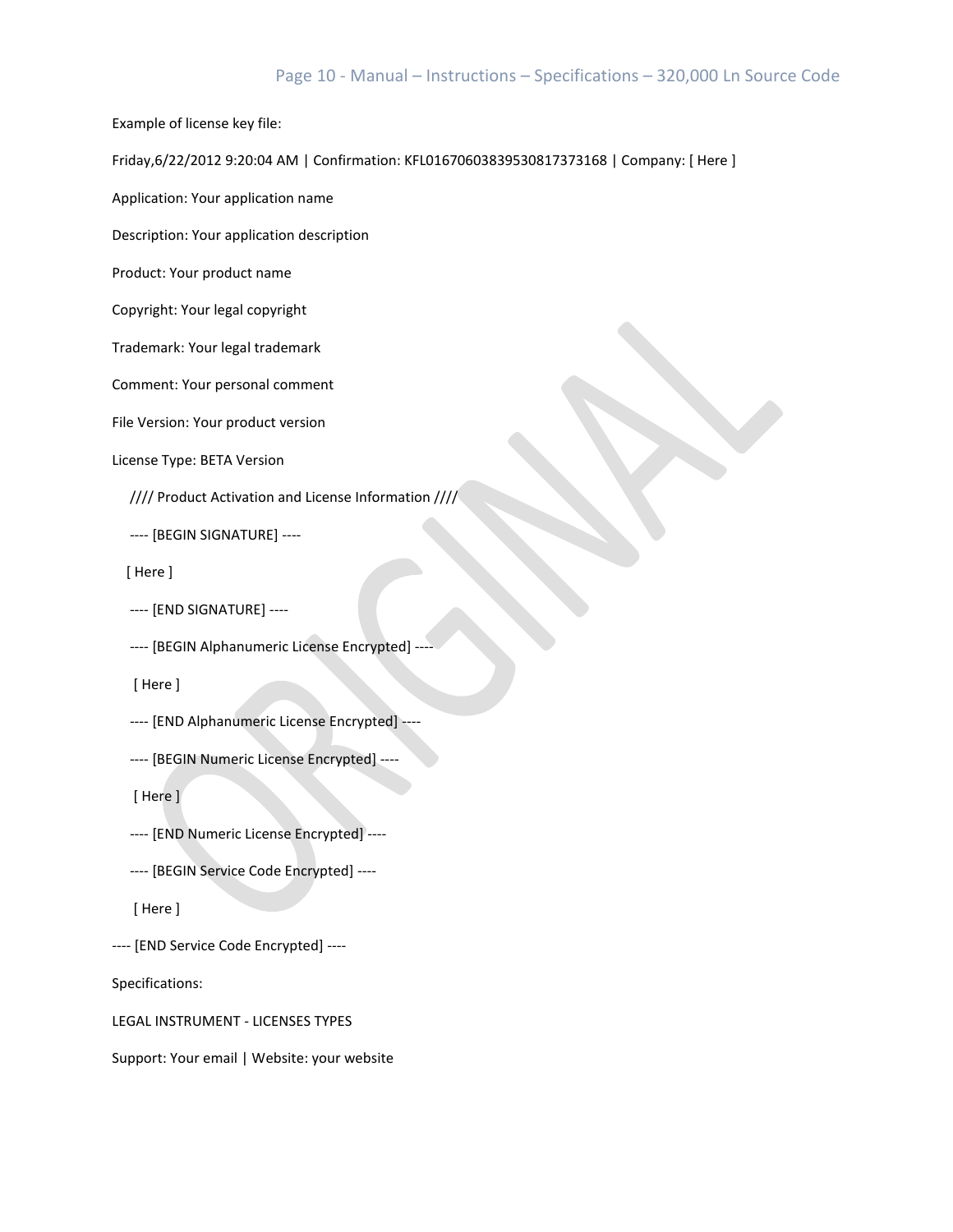## **Masterpiece - Automated Hypertext Software Licensing Format "Easy one click methodology"**

Represents hypertext software licensing service using the masterpiece Simple Mail Transfer Protocol (SMTP) to send via internet directly for customers your product license without access your email account in web browser. A new professional service, usable, innovated and easy to use just with one click. Increase your productivity, less time, fast online support, excellent business presentation and style.

Your company logo

Product Activation and License Information | Tuesday,10/9/2012 3:58:02 PM | HTLF0561909966540174 | Your company

Hypertext Software Licensing

Masterpiece Studio Business Intelligence Release to Web (RTW)

Alphanumeric License Encrypted:

[ Here ]

Numeric License Encrypted:

[ Here ]

Service Code Encrypted:

[ Here ]

Specifications:

Algorithm: Alphanumeric: - AES 192 bits - Numeric: N/A - Service Code: - AES 192 bits Password: Alphanumeric: - PBKDF1 - Numeric: PBKDF1 - Service Code: - PBKDF1 Cipher Mode: Alphanumeric: - CBC - Numeric: CBC - Service Code: - CBC Hash: Alphanumeric: - SHA1 - Numeric: SHA1 - Service Code: - SHA1 Derivation Key: Alphanumeric: - TripleDES - Numeric: TripleDES - Service Code: - TripleDES Padding Mode: Alphanumeric: - PKCS7 - Numeric: PKCS7 - Service Code: - PKCS7 Grade: Alphanumeric: - High - Numeric: High - Service Code: - High Legal Size: Alphanumeric: - Approved - Numeric: Approved - Service Code: - Approved Genuine: Alphanumeric: - Verified - Numeric: Verified - Service Code: - Verified Sale or Trade: Alphanumeric: Allowed - Numeric: Allowed Lic Type: Alphanumeric: COMMON - Numeric: COMMON LEGAL INSTRUMENT - LICENSES TYPES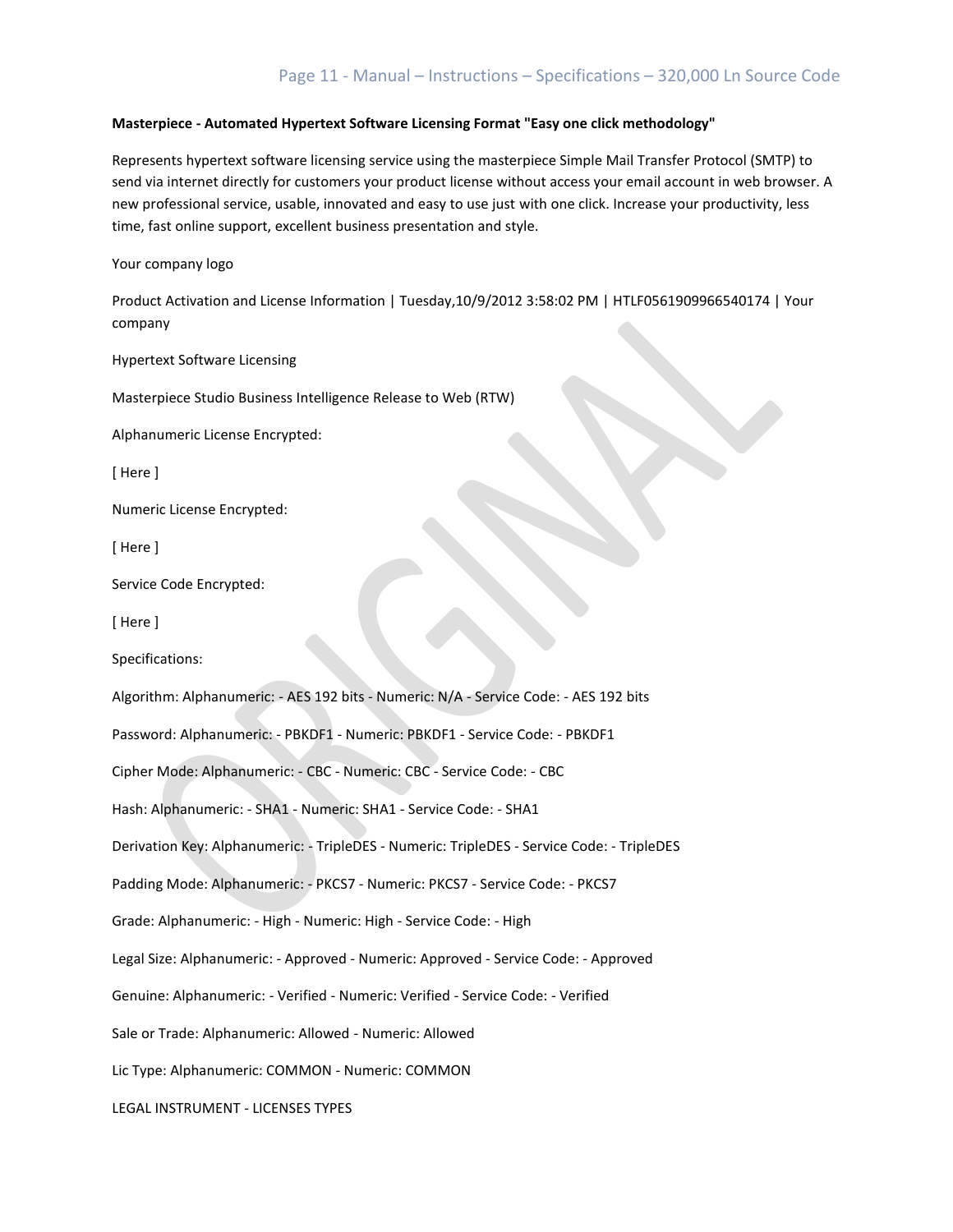Product Download Link

http://www.mpstudiobi.com/files/theme/yoursoftware.exe

Your legal copyright | Your trademark | Your email support | Your website

## **Masterpiece - Automated SMTP Creator "Easy one click methodology"**

Represents a network assistant using simple mail transfer protocol (SMTP) used to send instant messages with attachment, licensing directly for customers without access your email account using any browser. Is the most suggested utility for business strategy, increase productivity, service and support more fastest.

Example:

From: Name youremail@address.com

To: yourcustomer@address.com

Date: Tue, Nov 13, 2012 at 2:47 PM

Subject: Subject: Product Activation and License Information

File Properties:

IP Sender: 192.168.0.196

Attachment Properties: File Hash Code: -500225694

File Media Type: application/octet-stream

File Name: licensing.pdf

File Creation: 6/22/2012 9:41:54 PM

File Modification: 6/22/2012 7:33:26 PM

Last Access Time: 6/22/2012 9:41:54 PM

Parameters: 3

Body:

Your name

Job position

Your business area

Company full address

Location

Zip code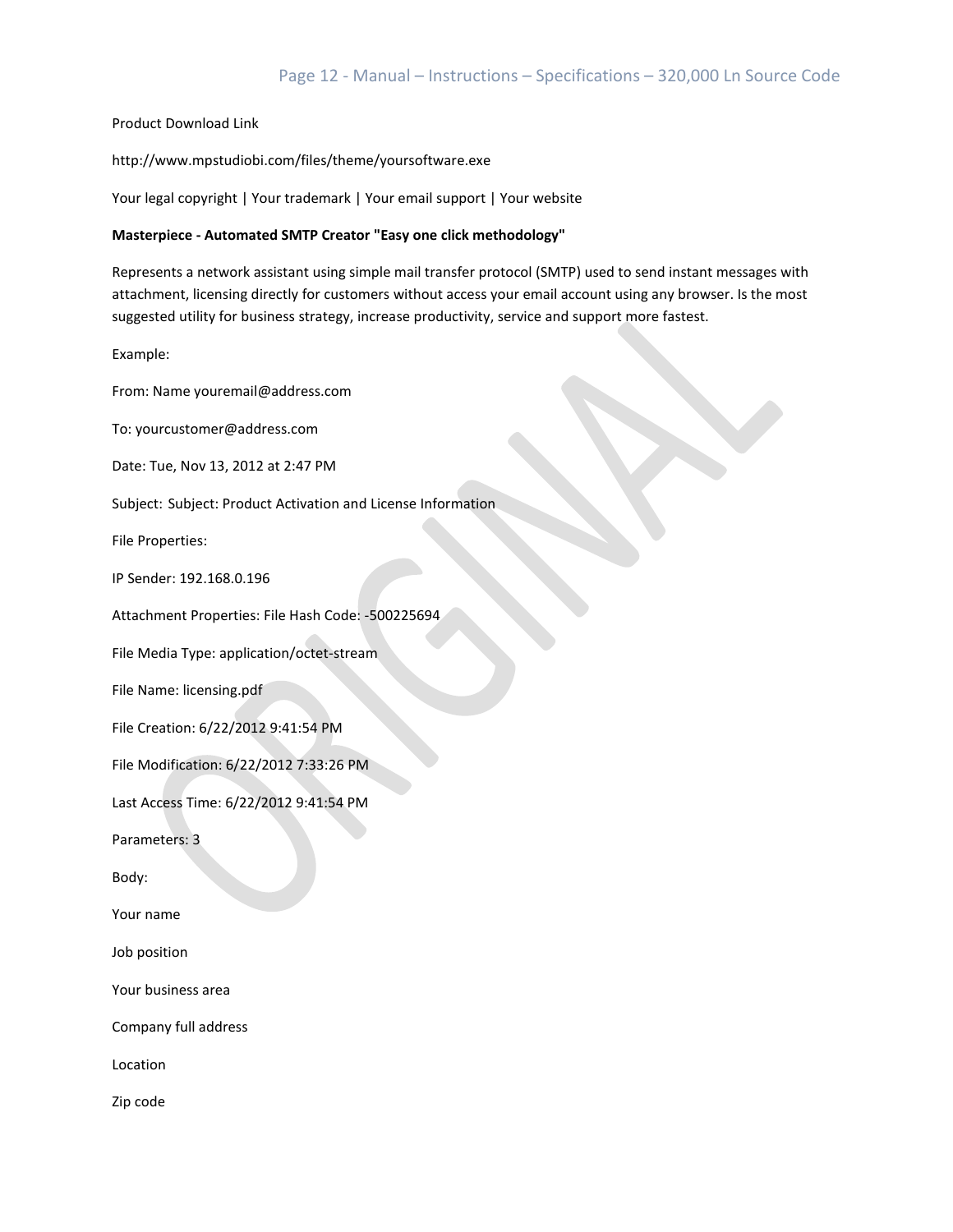Email address

Phone number

Website

1 attachment

licensing.pdf

9K View Download

2 attachment

licensing.pdf

9K View Download

3 attachment

licensing.pdf

9K View Download

## **Masterpiece - Automated Source Code Creator "Easy one click methodology"**

Represents the masterpiece algorithms validation source code using the implementation provided by the cryptographic service provider with all legal standards and specifications exclusive for customers with limitations of use according in copyright material from the proprietary software and the contract between you identified as "The user" and ARP with respective masterpiece studio developer as "Owner" in this time. Responsibility of use based in the following important points.

Source code agreement and limitations

1. If you agree and run the Masterpiece Studio, accept full responsibility for the consequences of improper usage of the source code.

2. Redistribution, re-sale, price based in algorithms grades, hash, cipher mode, padding mode as additional price or cost, individual sale, personal profit or related are disallowed.

3. Source code only for you "The User" per computer, device and removable drive without re-distribution or intentional loss. Full responsibility is required in this case.

4. Source code symmetric algorithms represent complex functionality from the Cryptographic Service Provider (CSP) "As" is strictly confidential. You, "The User" be careful with disclosure of the source code provided by ARP. Any modification out of legal parameters or standards are disallowed and ARP with respective masterpiece studio developer as "Owner" not responsible, no claims, no court presentations, demands or legal aspects responsibility by you.

5. Promote any illegal action against the Cryptographic Service Provider (CSP), computer system, operating system or components are full responsibility by you.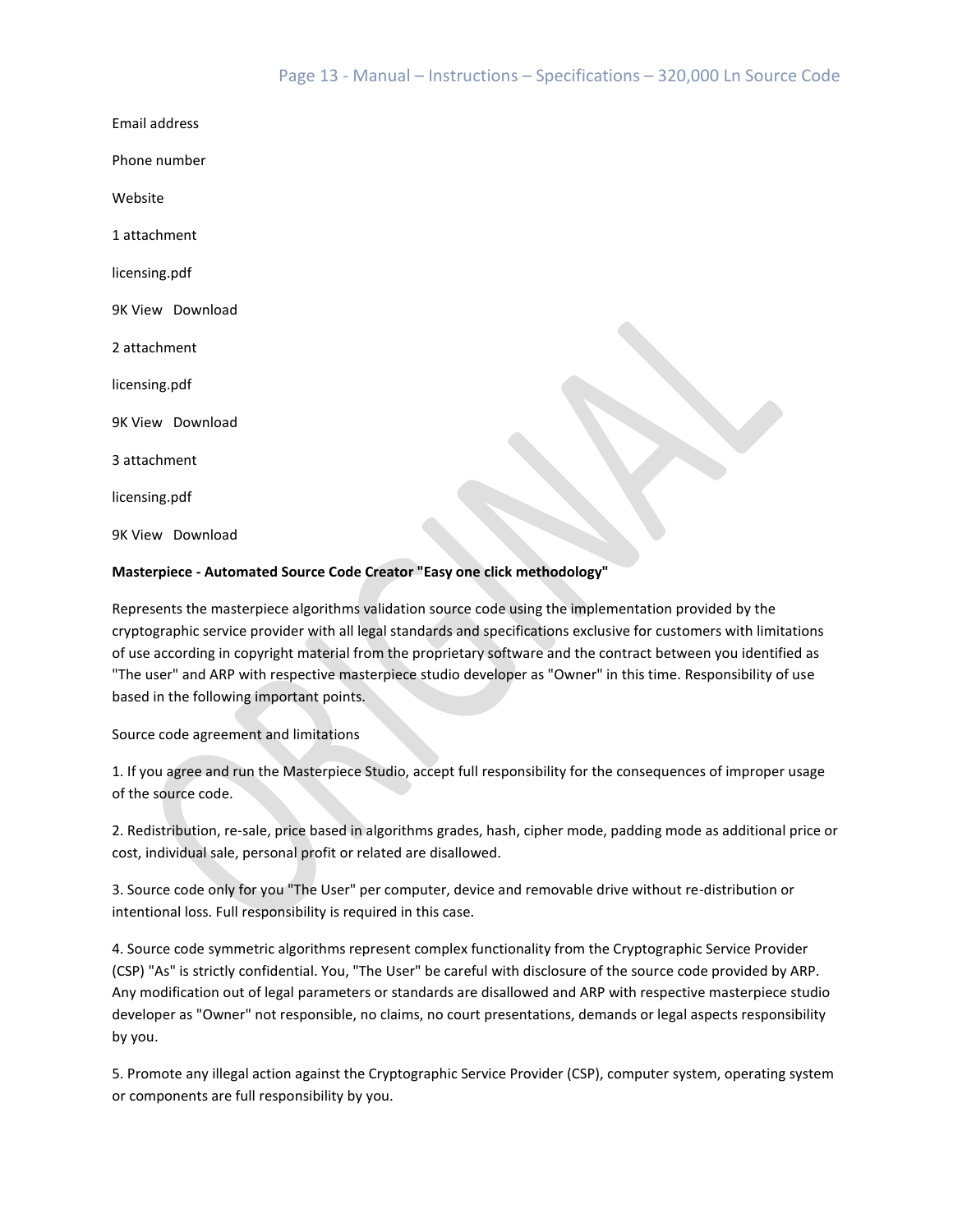ARP. grant the access to download and get masterpiece software with the past conditions and is not responsible if is used as illegal tool. Any claims in this case are disallowed.

#### **Masterpiece - Automated [Document] Licensing Creator "Easy one click methodology"**

How it works?

Easy, click on PDF or FDF creator button in single mode and get the license package with all previous settings and send it for your customers using masterpiece contact support and customer service or directly on customer management system. If you using storage mode, all packages ready for next time. Masterpiece provides a different functionality, creating custom license packages, with the focus on a different methodology with better usability, manageability and accessibility. Also, protect the document information against piracy of copyrighted, creator, and others. This using high grade encryption. The PDF and FDF by default provide AES 128 as maximum security algorithm, but Masterpiece re-encrypt the strings with new AES 128 but in this case Cipher-block chaining and password, very hard to decipher by unknown users. Finally, add your signature or secret phrase using QR Code Technology and protected with double high-grade algorithm to prevent plagiarism.

Wednesday,9/12/2012 9:13:18 PM | PDF01670603839530817373168 | Your company

CONFIDENTIAL

Product Activation and License Information

Alphanumeric License Encrypted:

[ Here ]

Numeric License Encrypted:

[ Here ]

Service Code Encrypted:

[ Here ]

Specifications:

Algorithm: Advanced Encryption Standard (AES) 192 bits

Password: Password Based Key Derivation Function (PBKDF1 algorithm)

Cipher Mode: Cipher Block Chaining (CBC)

Hash: Secure Hash Algorithm (SHA512)

Cryptographic Derivation Key: Triple Data Encryption Standard (TripleDES)

Padding Mode: Public-Key Cryptography Standards #7 padding

Grade: High Grade Algorithm based on standards

Legal Size: Cryptographic algorithm passed all symmetric standards.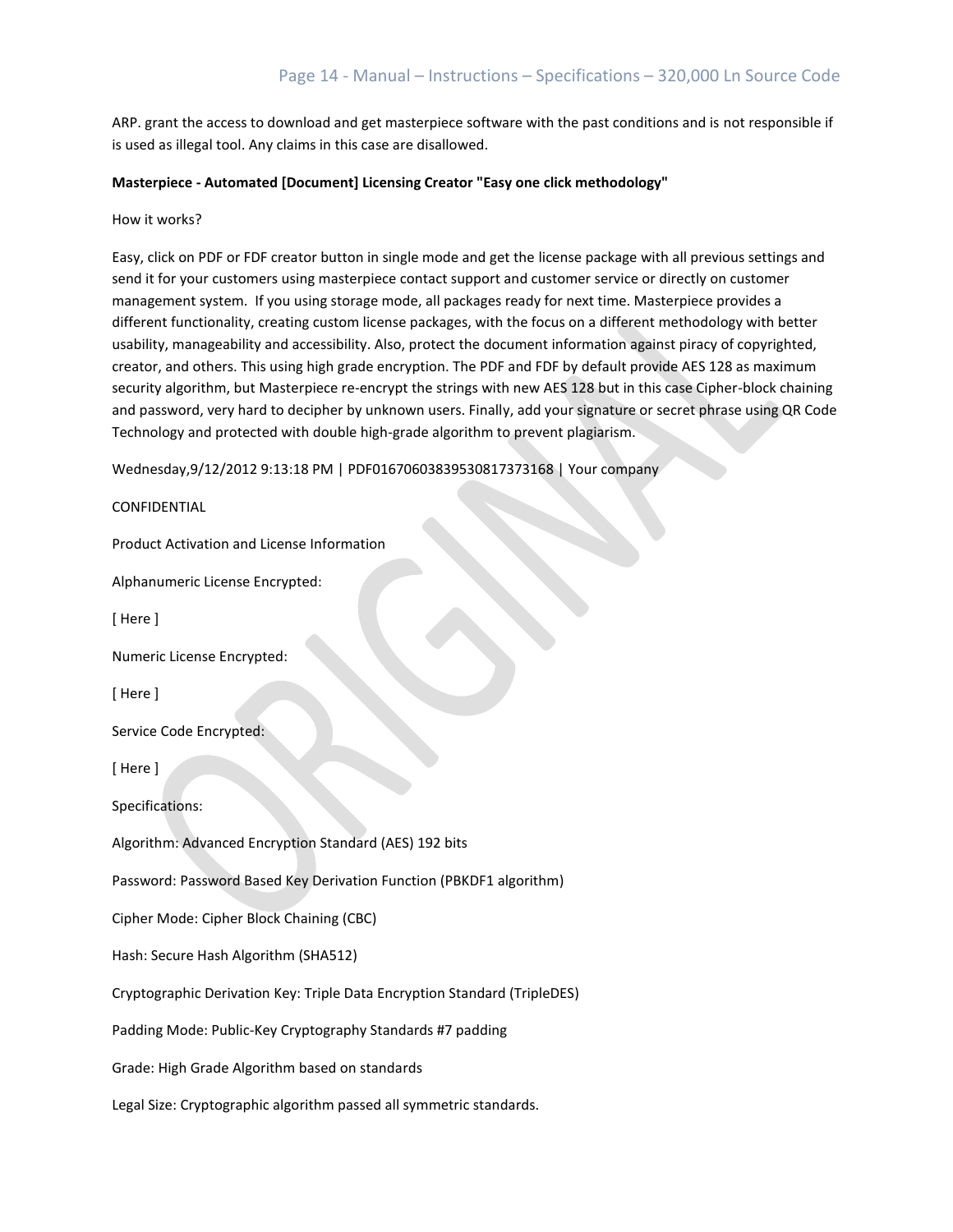## Sale or Trade: Alphanumeric: Allowed - Numeric: Allowed

Genuine: All information on this document has been verified.

Lic Type: Alphanumeric: COMMON - Numeric: COMMON

LEGAL INSTRUMENT - LICENSES TYPES

8.50 x 11.00 in | Letter | Your email | Your website

## **Masterpiece - Automated [Licensing] Management System "Easy one click methodology"**

Provides multiples options to generate alphanumeric, numeric licenses and service code selection using ON/OFF switch. Here, you controlling if the function can create normal or encrypted licenses. This option applicable only into: Debugger, Licensing Key File, Hypertext Licensing, PDF and PDF licensing package.

## BETA Version

Preview inspection, maybe appear common errors. Usually contains all components and features but is not necessary. It's the first product presentation only for demonstration. Sale or trade under this period are disallowed.

## DSOFT Version

Non-profit organizations, associations, private or public office and government are allowed but, in this case, must be established as voluntary contribution without particular interest. Sale or trade to obtain benefits are disallowed.

## FREE Version

No payment, sale or related. Usually make a voluntary contribution as good product, service or supports are allowed. Is not free software concept of foundation, only a free software license for users.

## FULL Version

All components and features, final product for sale, distribution, installation, update.

## OEM Version

Computers with pre-installed operating system, sale or trade, distribution, installation, update are allowed.

## RC Version

Final product for sale or trade, distribution, installation and update are allowed.

## RTM Version

Software package, volume, production. Final product, sale or trade are allowed.

RTW Version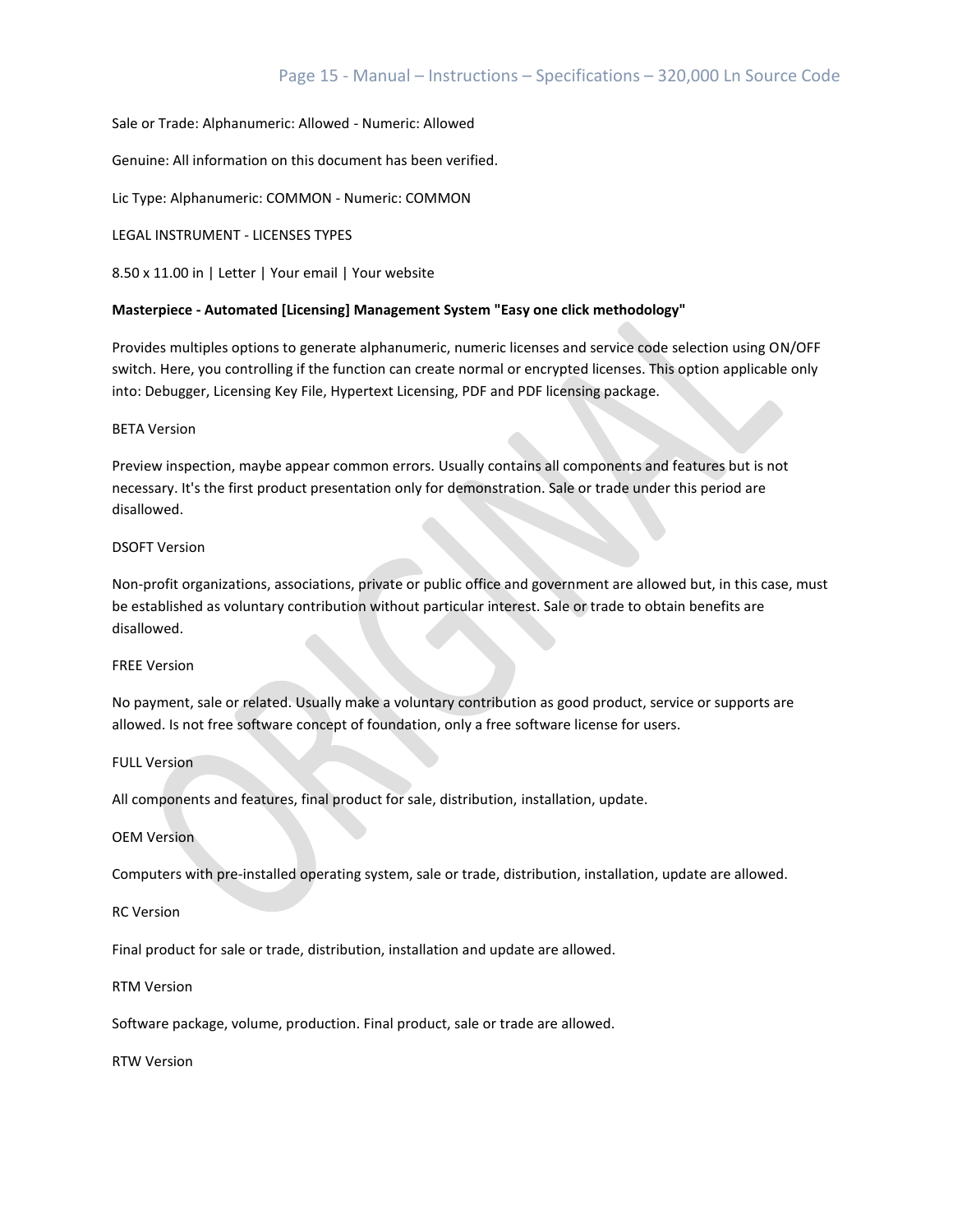Package via download link after the payment, service and support more quickly. Update and accessible new version all the time via internet.

## SHARE Version

Users can evaluate the product with basics functions. Complete version makes a payment. Distributions under

these conditions are allowed.

## Trial Version

Users can evaluate the product with basics or complete functions during a period of time established. Usually 30 days after activation. Sale or trade, any kind of payment or transaction under this evaluation are disallowed. After complete the trial period, buy, order now, or related buttons are allowed.

## Legal agreement "Audio"

Click on launcher button to export only this agreement for customers in (.wav) format

## **Masterpiece - Automated Licensing [CSP Protection] System "Easy one click methodology"**

## What is Cryptography?

The most secure method to protect sensitive data related on information security based in strict confidentiality, In this time, masterpiece software protect each license using high grade of algorithm implementation on the cryptographic service provider using an automated cryptographic system. The result is impressive, unique and exclusive by ARP. Probably any person with knowledge in programming language can try understand the function of alphanumeric or numeric license. Combine this method, the license encrypted with password provides a shield of protection based on high-grade encryption to keep hidden the original license.

## Masterpiece tips!

If you combine masterpiece studio with any secure PE "Portable Executable Protector" you can share your product via internet fully protected against the software crackers, unknown users and cracking tools without opportunity. This if possible only with licenses created with masterpiece.

## What is hash algorithm?

In modern's cryptography process set as binary strings an arbitrary length.

MD2: ef1fedf5d32ead6b7aaf687de4ed1b71

MD4: c58cda49f00748a3bc0fcfa511d516cb

MD5: 202cb962ac59075b964b07152d234b70

SHA1: 40bd001563085fc35165329ea1ff5c5ecbdbbeef

SHA256: a665a45920422f9d417e4867efdc4fb8a04a1f3fff1fa07e998e86f7f7a27ae3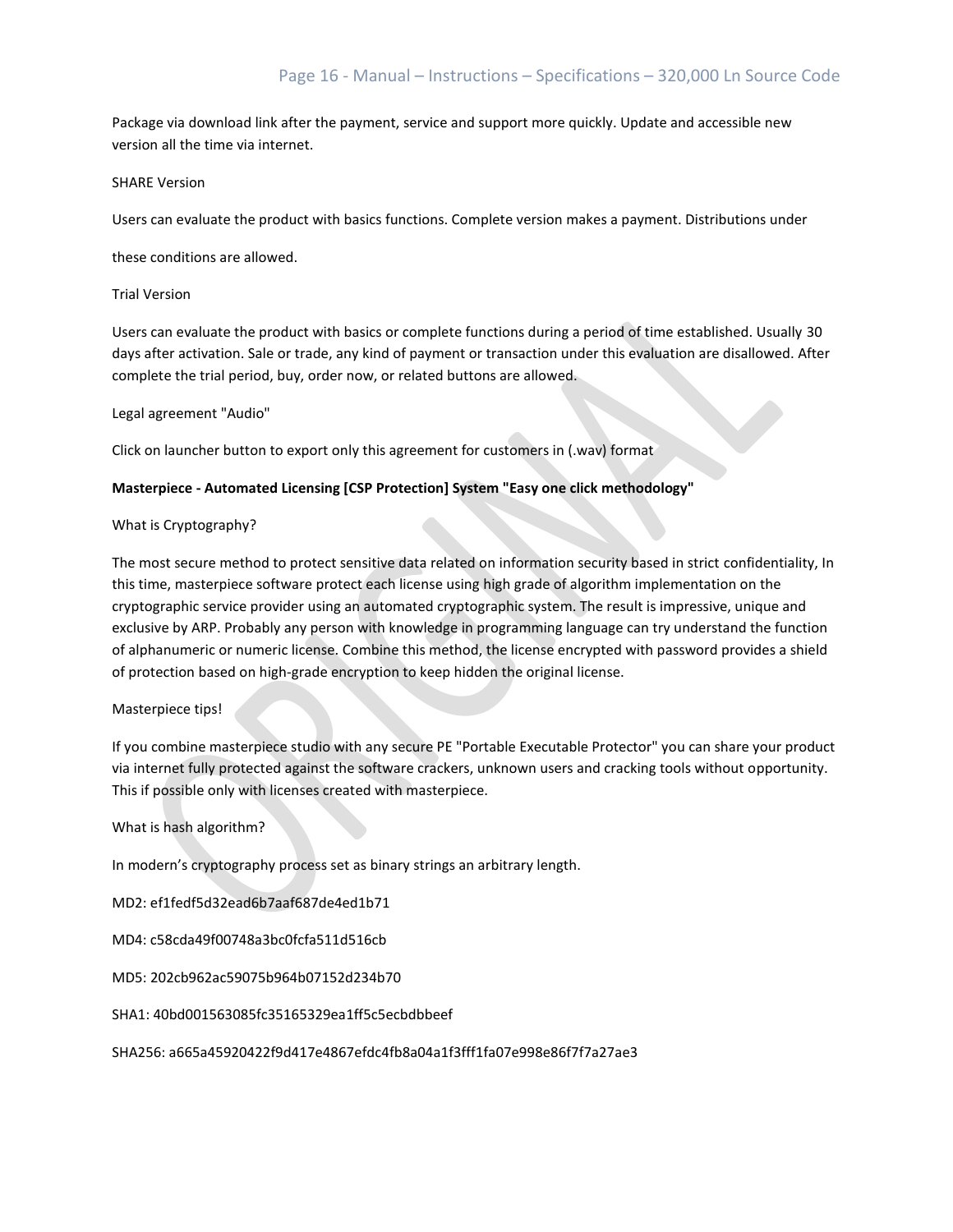## SHA384:

9a0a82f0c0cf31470d7affede3406cc9aa8410671520b727044eda15b4c25532a9b5cd8aaf9cec4919d76255b6bfb00f

SHA512:

3c9909afec25354d551dae21590bb26e38d53f2173b8d3dc3eee4c047e7ab1c1eb8b85103e3be7ba613b31bb5c9c36 214dc9f14a42fd7a2fdb84856bca5c44c2

What is cipher mode

In cryptographic process, specifies the block of cipher to use for encryption and decryption.

Cipher mode example:

Cipher block chaining (CBC) - In this cryptographic process available.

Cipher Text Stealing (CTS) - In this cryptographic process not available.

Cipher Feedback (CFB) - In this cryptographic process available.

Electronic Codebook (ECB) - In this cryptographic process available.

Output Feedback (OFB) - In this cryptographic process not available.

What is padding mode?

In cryptographic process, the number of bytes requires in the final block a sequence of additional bytes in order

of completing the length and strings.

My Data: AA AA AA AA AA AA AA AA  $AA = 9$  length

X923 padding: AA AA AA AA AA AA AA AA AA 00 00 00 00 00 00 07 = 9 length + zeros before length

PKCS7 padding: AA AA AA AA AA AA AA AA AA O7 07 07 07 07 07 07 07 = 9 length + equal of padding number

ISO10126 padding: AA AA AA AA AA AA AA AA AA 7F 2B 73 BF E8 DE 07 = 9 length + random data before the length

Zeros padding: zero bytes added in data length

## **Masterpiece - Automated Burning System "Easy one click methodology"**

A device or utility that can record and burn to compact disc, CD-Recordable (CD-R), CD-Rewritable (CD-RW) or removable drive data, personal information, licensing packages, document, pictures, more.

How it works?

Add a new file in masterpiece cd/dvd burning system or use the removable drive recorder.

1. Using the option "Burn CD/DVD" the data or sensitive information prepared to recording process.

2. Using the option "Eraser CD/DVD" after burn to disc the data or sensitive information erroneously, you can remove it and clean the disc. Only the data in same location.